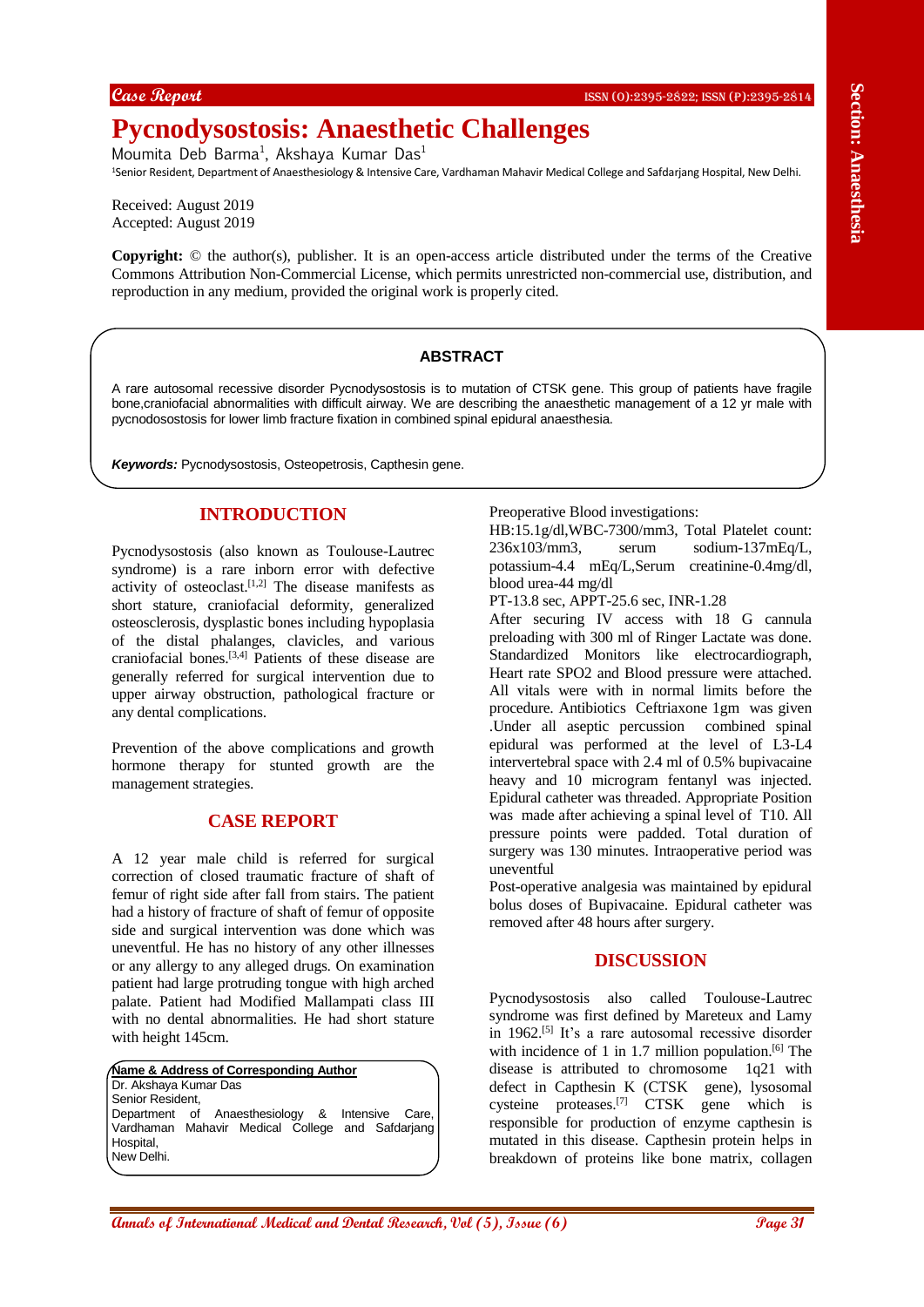etc. There is accumulation of protein sin bone matrix due to defective gene CTSK.

The distinctive facial features of this disease are frontal bossing, separate cranial suture , beaked nose, high arched palate, bluish sclerae, and hypoplasia of the maxilla and mandible.<sup>[3]</sup> Affected individuals may suffer from delayed eruption of tooth and brittle like bones which are more prone to fracture with minimal trauma or no trauma.<sup>[8]</sup> Other associations are Short stature (generally<150 cm) mostly limbs, Clavicular dysplasia, acroosteolysis (in which fingers are stubby and reduced in size with absence of nails), scoliosis and chest deformity. These patients are more prone for obstructive sleep apnea. Differential diagnosis of Pycnodysostosis are following:

- 1. **Osteopetrosis:** Some features like delayed closure of cranial sutures and phalangeal, or clavicle hypoplasia are not noticed.<sup>[9]</sup>
- 2. **Cleidocranial dysplasia:** Autosomal dominant inheritance; open fontanels and cranial sutures in advanced age with no clavicle or pharyngeal hypoplasia.<sup>[10]</sup>
- 3. **Osteogenesis imperfecta (OI):** Severe multiple bone fractures as compared to pycnodysostosis. Most of the cases are associated with blue sclera and choanal atresia.[11]
- 4. **Hajdu-Cheney syndrome (HCS):** mutations in the NOTCH2 gene with autosomal dominant inheritance. osteolysis and acroosteolysis are the main features of this disease.



**Figure 1: Showing patient with Pycnodysostosis large protruding tongue.**

Prenatal diagnosis is performed by demonstration of mutations in Capthesin K gene in chorionic villi biopsy or amniotic cells. The diseases can be suspected when characteristic features present with evaluation of family history and radiological examination.

There are many case reports describing the clinical features of the disorder, but there is paucity of materials emphasizing the anaesthestic management in these patients.



**Figure 2: Showing fracture of limb.**

The main challenge for anesthesiologists is anticipated difficult airway due to distinctive facial features which makes regional anaesthesia as a preferred choice over general anesthesia when indicated. Fragile bones prone to fracture during positioning after anaesthesia. Subclavian venous cannulation becomes difficult due to clavicular dysplasia. The association of obstructive sleep with this group of patients is a risk factor for airway obstruction in post operative period. So, care should be taken to avoid intravenous opioids and patient should be monitored vigilantly in postoperative period.

Detailed airway assessment, preparation for management of difficult airways and vigilant during positioning as well as post-operative period are some key to manage this group of patients.

# **CONCLUSION**

We are concluding that detailed airway assessment, preparation for management of difficult airways and vigilant during positioning as well as post-operative period are some key to manage this group of patients.

# **REFERENCES**

- 1. Sutton D. A textbook of radiology and imaging. Edinburgh: Churchill Livingstone; 2005.
- 2. Hernández-Alfaro F, Búa JA, Serrat MS, Bueno JM. Orthognathic surgery in pycnodysostosis: a case report. International Journal of Oral & Maxillofacial Surgery. 2011;40(1):110–3.
- 3. Alves N, Oliveira RJ, Deana NF, Sampaio JCA. Morphological Features of Pycnodysostosis with Emphasis on Clinical and Radiographic Maxillofacial Findings. International Journal of Morphology. 2013;31(3):921–4.